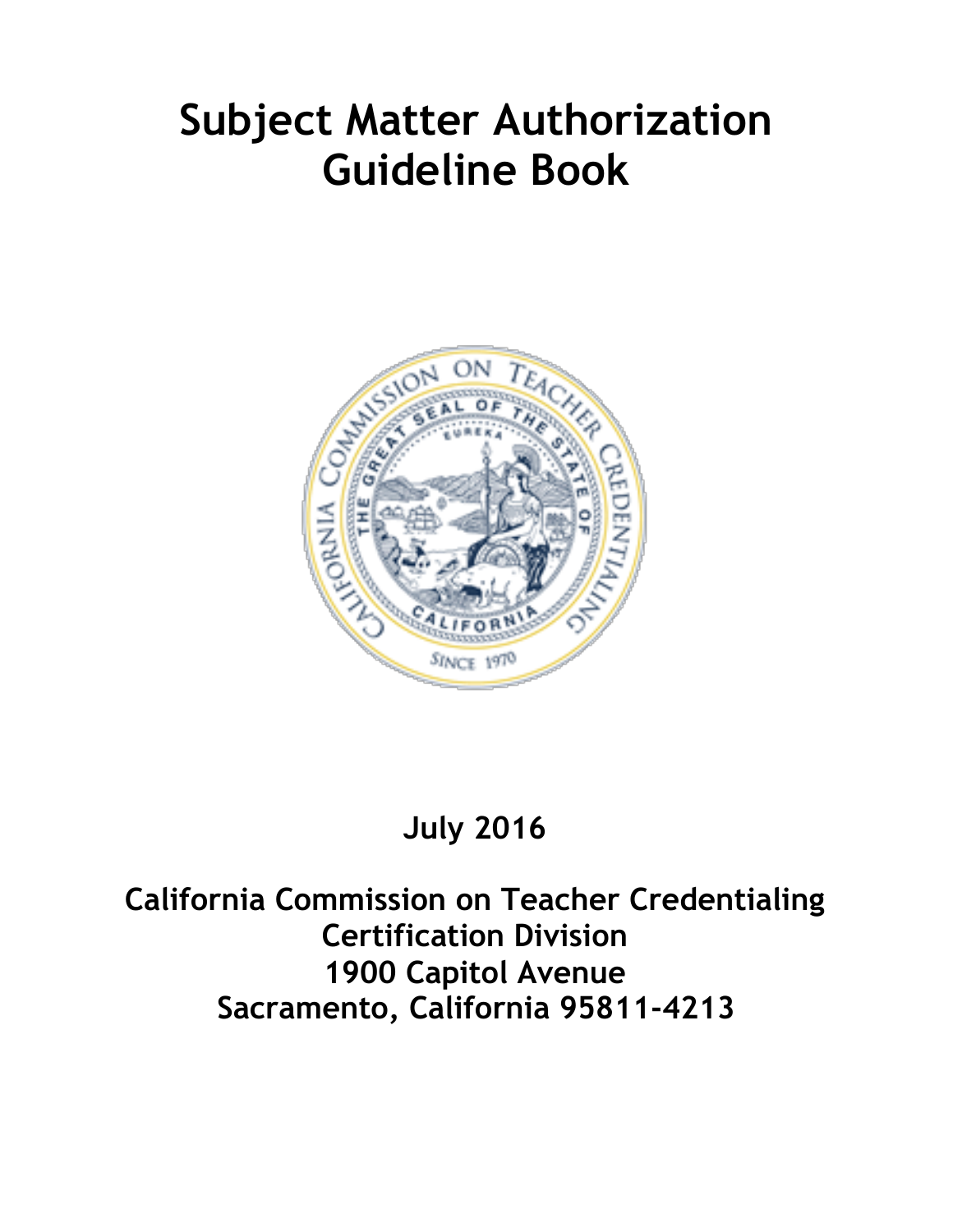#### *The purpose of this Guideline book is to provide information regarding the requirements for adding a subject matter authorization*

## **I. Introduction**

The No Child Left Behind Act (NCLB) of 2001 requires that individuals hired to teach in Title I schools on or after July 1, 2002, and all teachers by July 1, 2006, be "highly qualified" or NCLB compliant in NCLB core academic subject areas. Effective January 1, 2005, additions to Title 5 Sections 80089.3 and 80089.4 allows the Commission to issue Introductory and Specific Subject Matter Authorizations that meet this requirement.

NCLB compliance requires that teachers hold a bachelor's degree, state certification, and achieve subject matter competence in the subject area(s) being taught. NCLB subject matter competence may be met by passing an examination (for elementary this is the only means of meeting subject matter competency), completing a Commission-approved subject matter program, earning a major or units equivalent to a major. The California State Board of Education has defined a major equivalent as thirty-two semester units.

Subject matter authorizations are add-ons to a credential to allow an individual to teach a class in a subject outside the area in which he or she earned a credential. There are two types of subject matter authorizations; introductory and specific. Subject matter authorizations are limited only to the following NCLB core academic subject areas: English, mathematics, science, foreign language, civics/government, economics, arts, history, and geography. One major difference between the supplementary authorizations and the subject matter authorizations is the option of adding the specific subject authorizations to both single and multiple subject credentials whereas specific supplementary authorizations may only be added to single subject credentials

## **II. Subject Matter Authorizations**

On both elementary and secondary credentials, the subjects are identified as *introductory* subjects. For the specific subject matter authorizations, only the specific subject area will be listed on the document.

| <b>Subject Matter Authorizations May</b>                                                                                                                                                 | <b>Subject Matter Authorizations</b>                                                                                                                                                                                                                                                                                                                                                                   |
|------------------------------------------------------------------------------------------------------------------------------------------------------------------------------------------|--------------------------------------------------------------------------------------------------------------------------------------------------------------------------------------------------------------------------------------------------------------------------------------------------------------------------------------------------------------------------------------------------------|
| <b>Be Added To</b>                                                                                                                                                                       | May Not Be Added To                                                                                                                                                                                                                                                                                                                                                                                    |
| Single Subject Credential                                                                                                                                                                | General Kindergarten-Primary, Elementary, Junior High,                                                                                                                                                                                                                                                                                                                                                 |
| Multiple Subject Credential                                                                                                                                                              | or Secondary Credential                                                                                                                                                                                                                                                                                                                                                                                |
| <b>Standard Elementary and Secondary</b>                                                                                                                                                 | District Intern Credential                                                                                                                                                                                                                                                                                                                                                                             |
| Credentials                                                                                                                                                                              | Special Secondary Credential in Non-Academic Subject                                                                                                                                                                                                                                                                                                                                                   |
| University Internship Credential<br>(Multiple and Single Subject)                                                                                                                        | Aviation, Blind, Deaf, Lip Reading, Nursing Education, Partially<br>Sighted Child, Public Safety and Accident Prevention Including<br>Driver Education and Driver Training, Sciences Basic to Medicine,<br>Correction of Speech Defects, and Mentally Retarded<br>Special Education Credential (current or previous)<br>Adult or Vocational Credential<br><b>Career Technical Education Credential</b> |
| Special Secondary Credential in<br>academic Subject<br>Art, Business Education, Homemaking,<br>Industrial Arts, Music, Physical<br>Education, Speech Arts, and Vocational<br>Agriculture |                                                                                                                                                                                                                                                                                                                                                                                                        |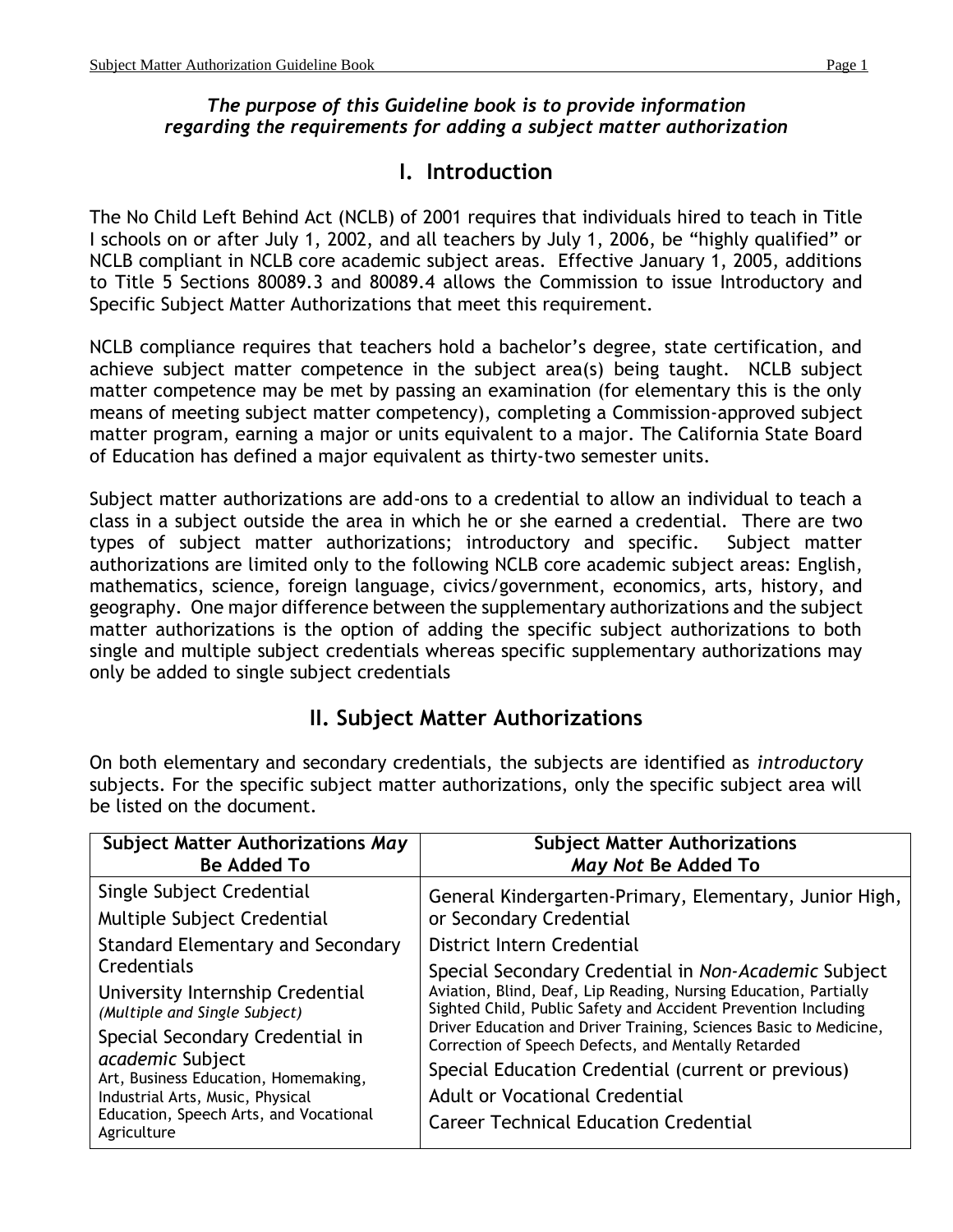The holder of a Life Multiple or Single Subject, or Clear or Life Standard Elementary, Standard Secondary or Special Secondary Teaching Credential, may apply at any time and once qualifications are verified will be issued the subject matter authorization on a separate document designed especially for that purpose.

A subject area subsumed under the major listed on the applicant's basic teaching credential cannot be added as a subject matter authorization. This includes adding the following:

- 1) Dance to a single subject credential in a physical education,
- 2) Drama, journalism, speech, or literature to a single subject credential in English,
- 3) Photography to a single subject credential in art.

Economics may be added to a business credential as the subject matter authorization in economics is considered to be a social science. Subject matter authorizations, even those that fall within the major or minor may be added to a Standard Secondary Teaching Credential. The Standard Secondary Teaching Credential authorizes services in grades 7-12. The introductory subject matter authorization authorizes service in grades 9 and below and a specific subject matter authorization authorizes service in grades K-12. Obtaining a subject matter authorization for these individuals will expand the grade level authorization in the subject area.

#### *Acceptable course work must be:*

- a. completed with a grade of "C" or better ("credit," "passing," or "satisfactory" is acceptable)
- b. applicable toward (elective or non-elective) a bachelor's or higher degree (nonremedial),
- c. taken at a regionally accredited institution,
- d. granted regular quarter or semester unit credit, and
- e. from the subject department of the subject matter authorization being sought.

#### *The following course work may be used as long as it meets the criteria listed above:*

- a. community college, correspondence, online, or extension course work, and
- b. advanced placement units (requires an official transcript of the course and written verification from the college or university admission or registrar's office that the units are applicable towards a bachelor's degree and are in the subject category of the requested subject matter authorization).

#### *Unacceptable course work:*

- a. course work not applicable toward a bachelor's or higher degree (remedial),
- b. professional development or continuing education units,
- c. in-service training or workshops,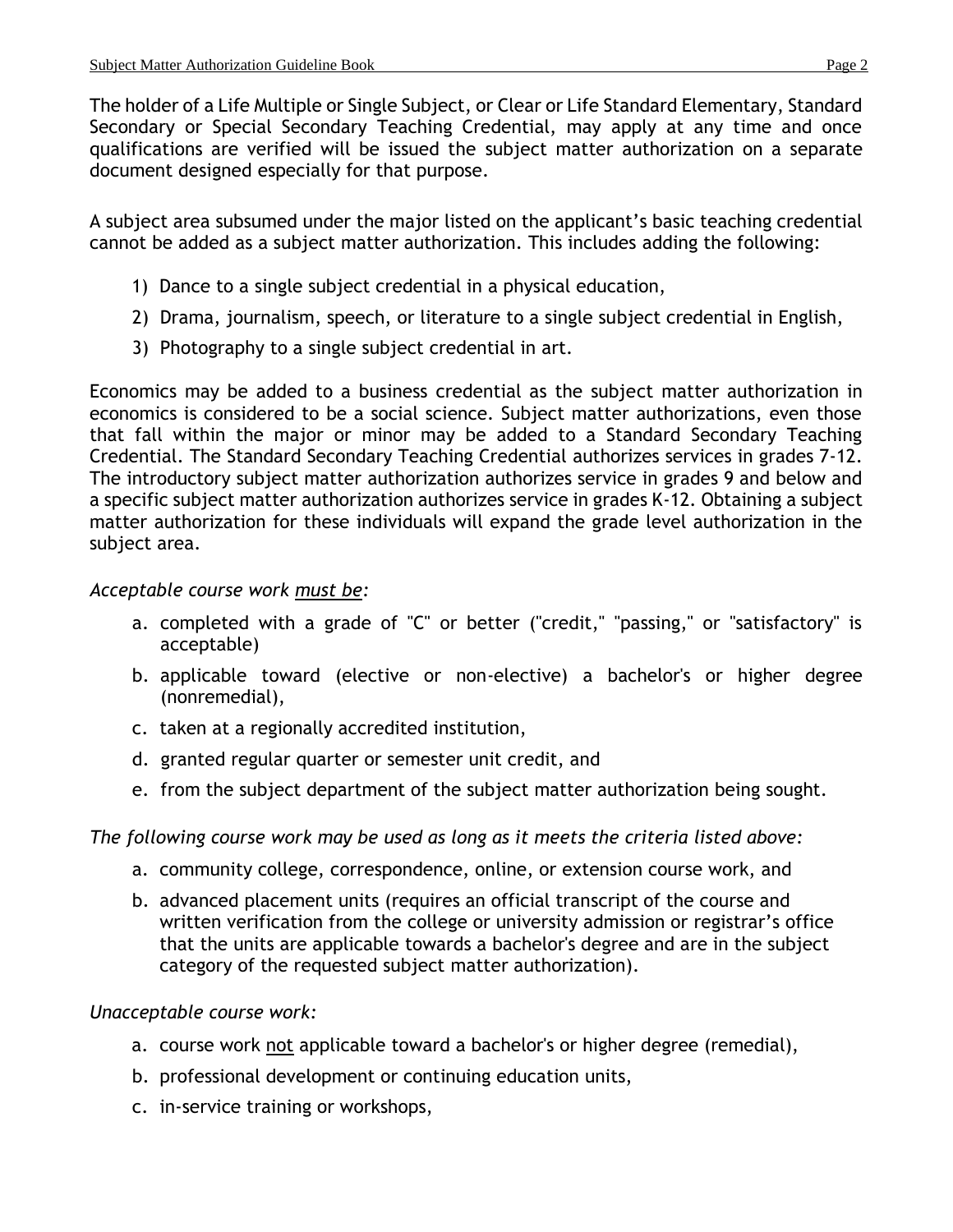- d. education and education methodology course work unless, a letter is provided from the chair of the subject area department stating that the course is equivalent to one offered by that department
- e. course work from a department other than that of the subject matter authorization being sought unless a letter is provided from the chair of the subject area department stating that the course is equivalent to one offered by that department.

## **III. Qualifying for a Subject Matter Authorization**

An applicant will qualify for a subject matter authorization upon the completion of either option a or b below:

a. thirty-two semester or forty-eight quarter units of non-remedial collegiate coursework in the subject area requested. For *introductory* subject matter authorizations, included within the thirty-two semester or forty-eight quarter units is a minimum of three semester or four quarter units in each of the specific content areas listed under that subject, except for Introductory Science which requires a minimum of six semester or eight quarter units in each of the specific content areas listed. The balance of the units may be in any area within the subject category.

For *specific* subject matter authorizations, the same unit total is required except for History which requires a minimum of sixteen semester units in both world history and US history.

b. A collegiate major from a regionally accredited college or university in a subject directly related to the subject to be listed on the credential.

## **IV. Evaluation for the Subject Matter Authorizations**

Evaluations for subject matter authorizations are the responsibility of the staff in the Commission's Certification Branch. The Commission does not evaluate for subject matter authorizations without the submission of an application, appropriate processing fee, and supporting materials. Each request is evaluated on an individual basis. Evaluations are based on the information submitted in the application packet, which may include official transcripts, catalog course descriptions, and other supporting materials.

Commission staff cannot approve courses for subject matter authorizations by telephone or email. If the Commission does not accept a course, the applicant may need to obtain a letter verifying that the content of the course in question meets the requirement, as noted in items (d) and (e) under *Unacceptable Course Work* on page 3 of this guideline book. Ultimately, the burden of proof rests with the applicant.

## **V. Converting a Supplementary Authorization to a Subject Matter Authorization**

Anyone holding a supplementary authorization issued prior to January 1, 2005 may apply to convert it into a subject matter authorization in the same subject area, if available. The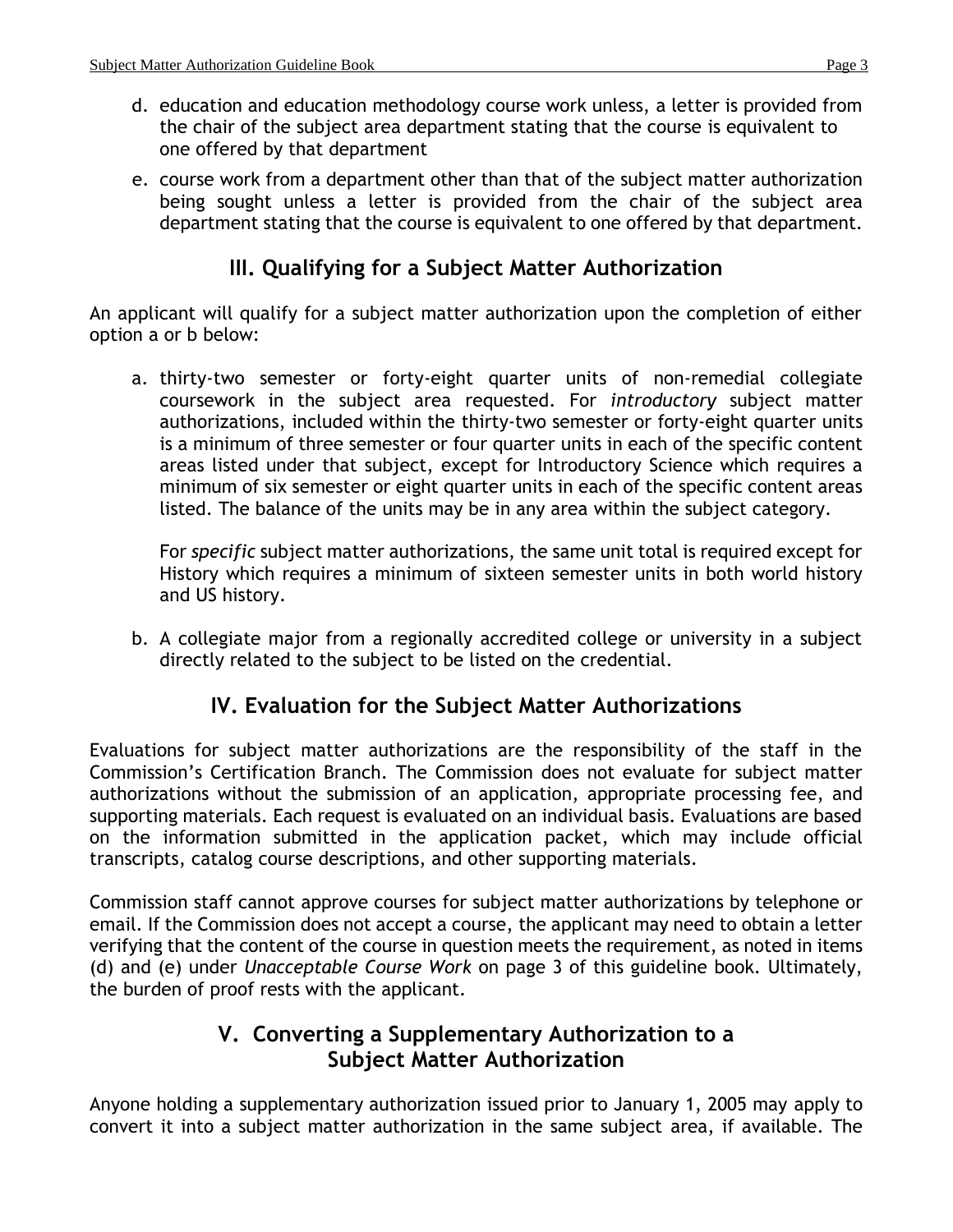Commission will start the evaluation on the basis that the individual has completed the equivalent of twenty semester units in the subject area regardless of the method the individual initially used to qualify for the supplementary authorization. For individuals issued supplementary authorizations based on ten upper division units, this conversion process will apply only to supplementary authorizations issued prior to January 1, 2005. Individuals issued supplementary authorizations based on ten upper division units after January 1, 2005, will need an additional twenty-two semester units to earn a subject matter authorization.

For both specific and introductory subject matter authorizations, official transcripts verifying completion of an additional twelve semester or eighteen quarter units will need to be submitted, or in the case of supplementary authorizations based on ten upper division units issued after January 1, 2005, an additional twenty-two semester units or thirty-three quarter units. Individuals issued a supplementary authorization on the basis of completing a degree in a subject area that may be converted to a subject matter authorization may submit an application, appropriate fee, and verification of the degree. This may be either on an official transcript or, if submitting the application through an employing district or county or a college or university, a verified true copy of their California or out-of-state diploma showing conferral of the appropriate degree.

Official transcripts of course work completed since the issuance of the supplementary authorization will be required along with an application and appropriate fee. It is recommended that the applicant submit official transcripts of *all* course work that will be used for the subject matter authorization, including the course work used to earn the supplementary authorization. This especially applies to those applicants who may have completed more than twenty semester units to earn their supplementary authorization.

Note that the specific supplementary authorization of US Government and US Civics has been renamed Civics/Government, and the supplementary authorization US History and California History has been renamed "History".

## **VI. Applying for a Subject Matter Authorization**

An applicant who holds a preliminary or clear Multiple or Single Subject Teaching Credential may request the subject matter authorization at the time of application or may request it at any time during the life of the credential by submitting an application [\(Form 41-4\)](http://www.ctc.ca.gov/credentials/leaflets/414.pdf), [appropriate fee,](http://www.ctc.ca.gov/credentials/leaflets/cl659.pdf) and official transcripts.

If an individual applies for a subject matter authorization but does not qualify, the Commission will return the application unless the application is specifically marked as "*subject matter authorization or supplementary authorization.*" If marked as such, the Commission will issue the supplementary authorization and provide the applicant an evaluation report identifying what he/she needs to complete to earn the subject matter authorization. If the application is not marked as noted above, it will be returned to the applicant or, in the case of a college or university recommendation, to the college or university. The Commission will request the information missing for the subject matter authorization and inform the applicant whether he/she qualifies for a supplementary authorization. The letter will also ask the applicant if he/she would like the Commission to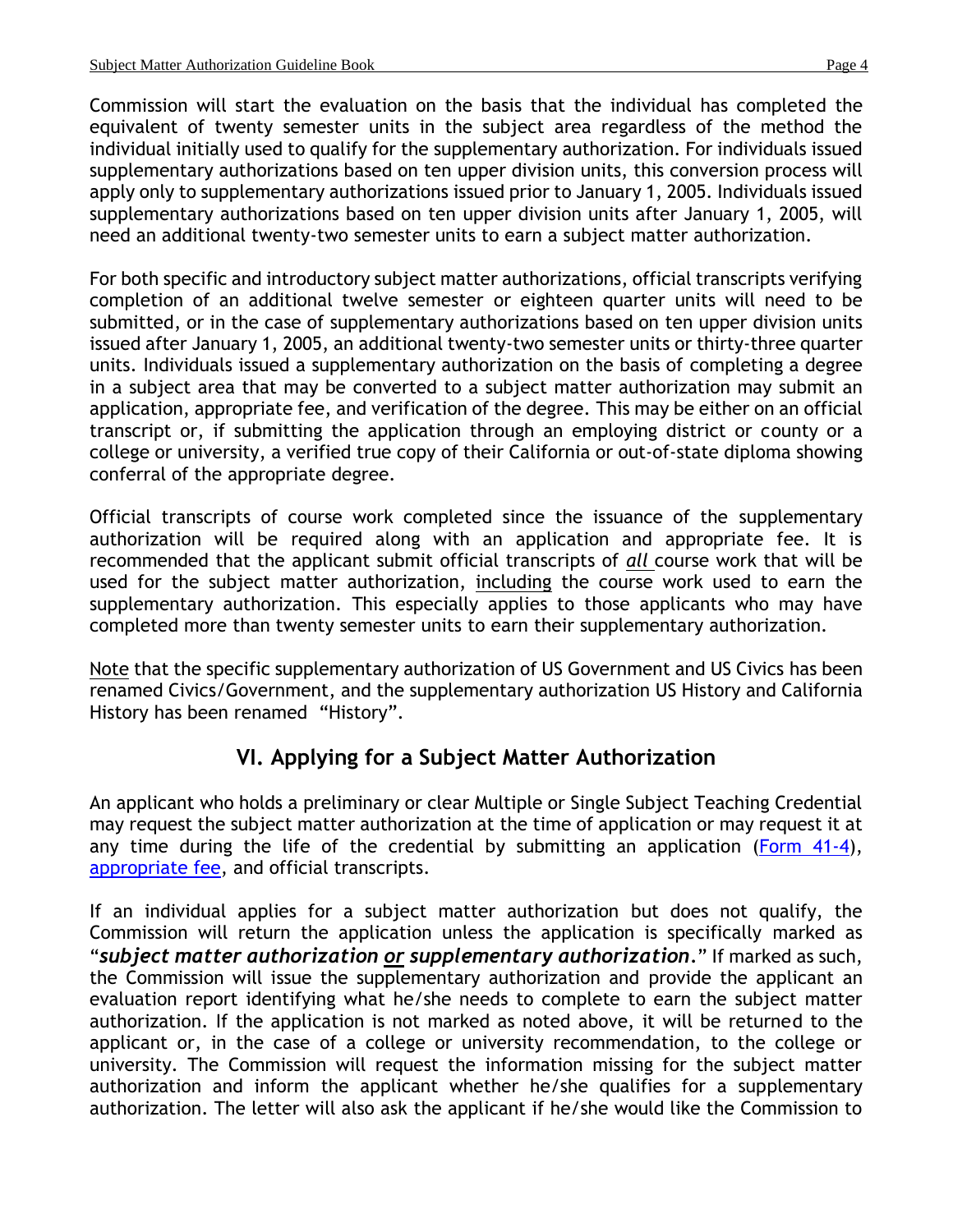issue the supplementary authorization if the subject matter authorization requirements are not met.

If an individual applies for a supplementary authorization but qualifies for a subject matter authorization in the subject area, the Commission will issue the subject matter authorization without returning the application packet. A guide to the requirements for supplementary authorizations may be found on the Commission's web site at <http://www.ctc.ca.gov/credentials/manuals-handbooks/Supplement-Auth.pdf>

#### *Dating of Document*

When a subject matter authorization is added to a credential (*preliminary* or *clear*), the expiration date of the credential remains unchanged as statute requires that basic credentials be issued for five years.

## **A. Introductory Subject Matter Authorizations**

*Introductory* subject matter authorizations may be added to a Single Subject, Multiple Subject, Standard Elementary, Standard Secondary, and Special Secondary (in academic subjects only) Teaching Credential. Introductory subjects authorize the holder to teach the subject matter content typically included in curriculum guidelines and textbooks approved for study in grades 9 and below. An employer may assign a teacher with an introductory authorization to teach a class in which the curriculum is for grades 9 and below but the students in the class may be in grades 10-12.

The subjects which may be listed as subject matter authorizations on a credential are printed below in *bold italics.* To assist you in your evaluation, we have listed key words or concepts that may be found in the course description for some subjects. An *introductory* subject matter authorization requires the verification of at least three semester or four quarter units in each content area listed after that subject except Introductory Science which requires six semester or eight quarter units in each area.

A guide to course work by subject area that may be used to obtain subject matter authorizations is the *Subjects Within the Single Subject Area* list found in the Appendix of the Administrator's Assignment Manual. Title 5 §80005(a) clarifies the authorization for the subject areas for service in departmentalized classes to allow an individual to be assigned to teach classes that fall within the broad single subject areas. Some subjects are listed under more than one subject such as photography which may be found under both art and industrial and technology education and child development which is listed under both health and home economics. The list may be accessed from the Commission's website at [http://www.ctc.ca.gov/credentials/manuals-handbooks/Administrator-Assignment-](http://www.ctc.ca.gov/credentials/manuals-handbooks/Administrator-Assignment-Manual.pdf)[Manual.pdf.](http://www.ctc.ca.gov/credentials/manuals-handbooks/Administrator-Assignment-Manual.pdf) Note that this is a guide and does not guarantee that the course work will be accepted.

*Introductory Art:* •art history including aesthetics and appreciation •two-dimensional art including drawing, painting, and printmaking •three-dimensional art including sculpture and ceramics •photography/computer generated imagery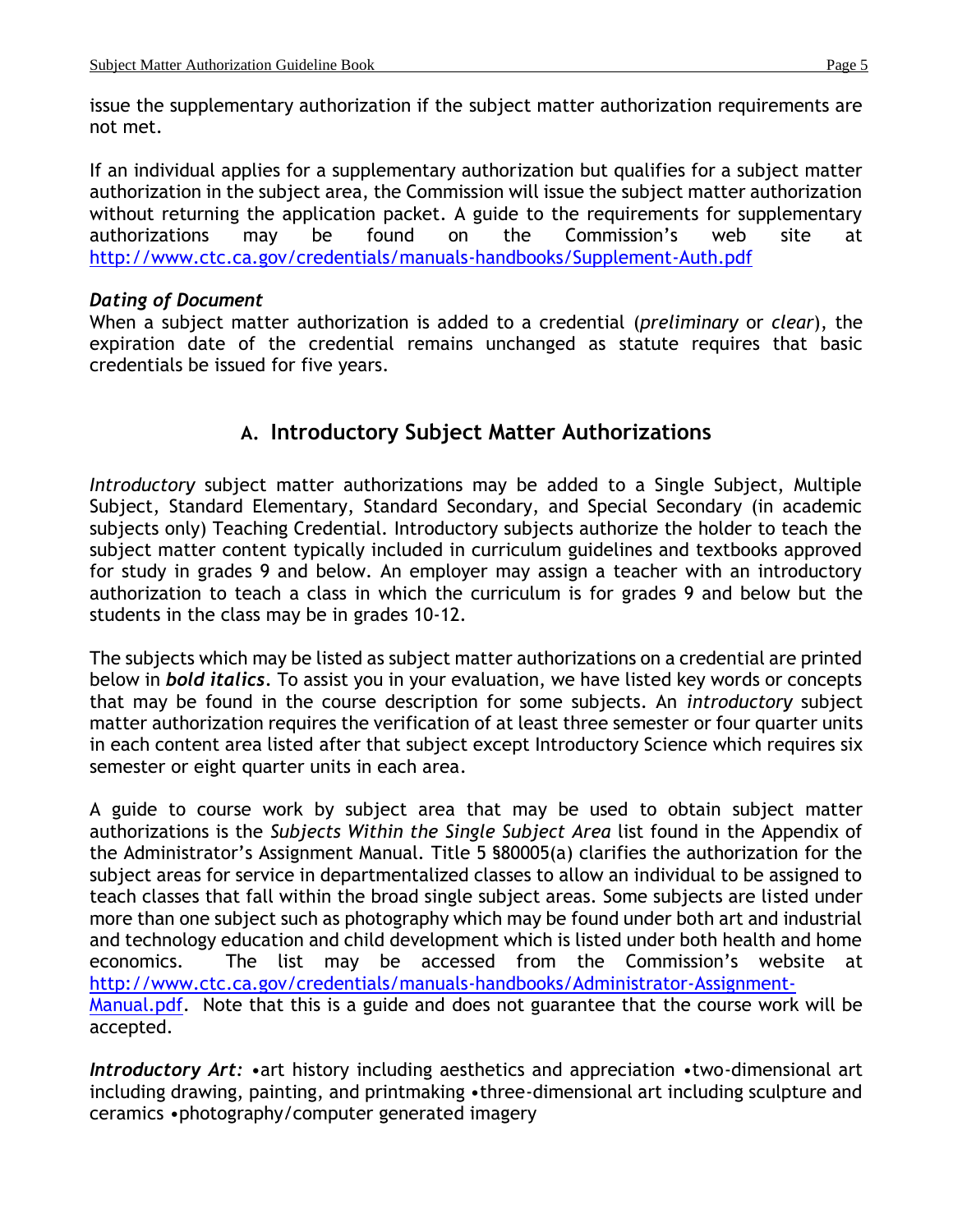- $\circ$  Course work must include a combination of art history, aesthetics, and art appreciation. A single course may cover those areas but is counted only once towards the total number of units. A course in each is not needed but the subjects must be covered.
- o A course in visual arts may be used for the aesthetics content area.
- o Course work for two-dimensional art must include a combination of drawing, painting, and printmaking. A single course may cover those areas but is counted only once towards the total number of units. A course in each is not needed but the subjects must be covered.
- $\circ$  Other two-dimensional art courses are silk-screening, lithography, etching, screen printing, and relief.
- $\circ$  Course work for three-dimensional art must include a combination of sculpture and ceramics. A single course may cover both areas but is counted only once towards the total number of units. A course in each is not needed but both subjects must be covered.
- $\circ$  Other three dimensional art courses are metalworking, glass making, papermaking, fiber art, weaving, and stone setting.
- o Courses in digital photography, videography, and computer arts are appropriate to the photography/computer generated imagery subject area.

*Introductory English:* •grammar or language structure •advanced composition •literature •speech •drama or theatre

- $\circ$  An individual with a major in drama, speech, or literature will not be issued a subject matter authorization in Introductory English based solely on the degree.
- $\circ$  Basic English courses required for a bachelor's degree, often numbered 1A and 1B, will not clear the grammar area. Course descriptions are usually needed to verify that a course covers grammar or language structure unless it is clearly mentioned in the course title. Key words or concepts for language structure are sentence structure and functions of the English verb system.
- o One advanced composition and either a creative writing or applied composition course may also be used to meet the grammar or language structure and composition areas.
- o Course work in foreign language literature is acceptable.
- $\circ$  Speech courses may be found in the English or Communications departments.
- o All aspects of drama or theatre are acceptable including courses in costume design, lighting, sound, props, and makeup. Courses may be offered (or found) in the Drama or Theatre Departments.

*Introductory Language Other than English:* •grammar •composition •conversation •literature •culture

- $\circ$  Verification of oral language proficiency is not required for the Introductory Language Other than English subject matter authorization.
- o Key words or concepts for a culture course include cultural practices, rituals, and traditions.

*Introductory Mathematics:* •algebra •advanced algebra •geometry •probability or statistics •development of the real number system or introduction to mathematics

- o Course work must be college level mathematics or higher.
- o Algebra courses must be for credit, applicable towards a degree, and, if completed at the community college level, transferable to a four-year institution to be acceptable. Elementary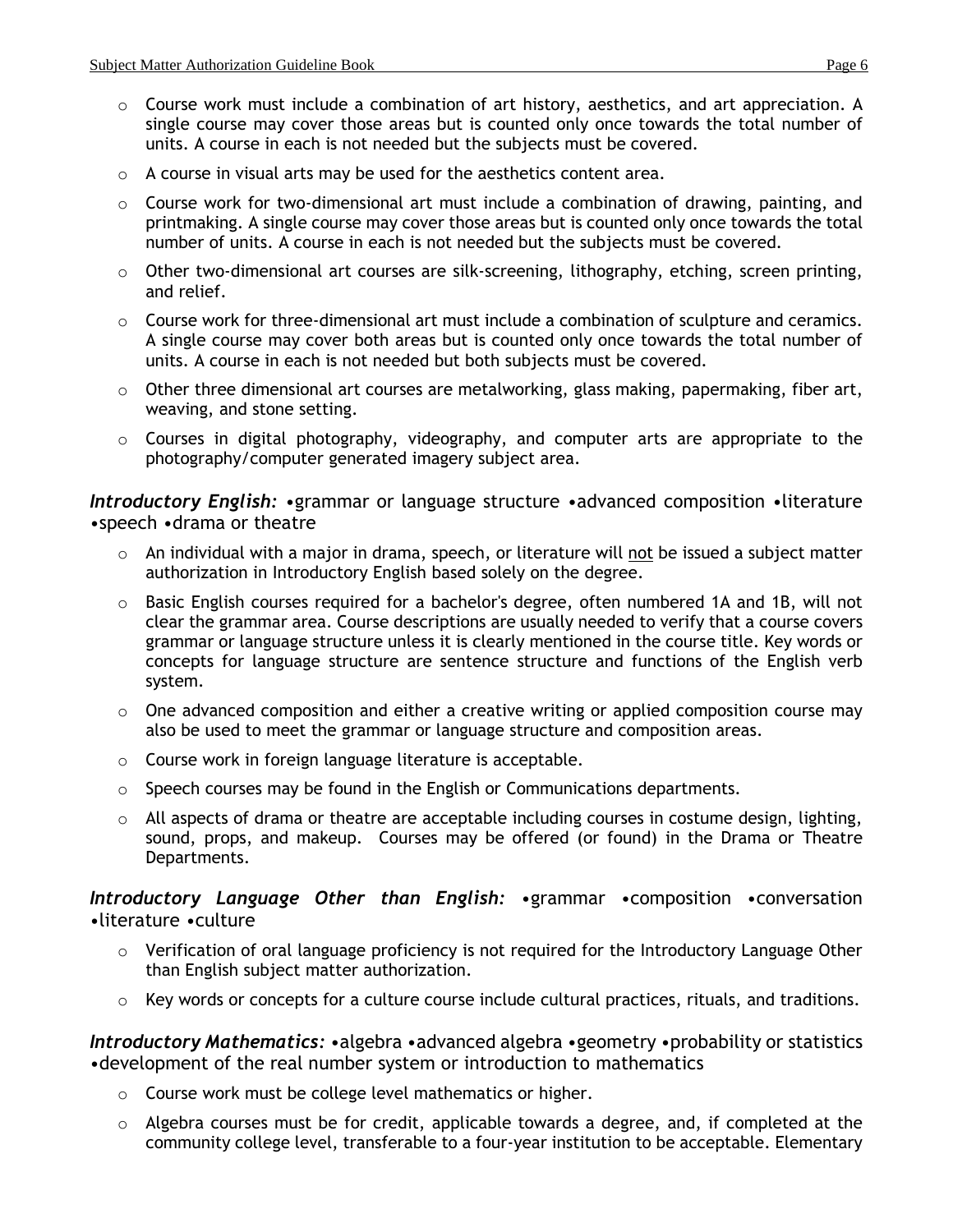or intermediate algebra courses may not meet these requirements. If trying to use an elementary algebra course, a course description will need to be submitted to verify the acceptability.

- o Since both algebra and advanced algebra is required, there are several options available to meet both areas. The requirement is algebra content at two different levels.
	- $\triangleright$  an individual completes a college algebra course; the "advanced" course may be another level of algebra such as linear algebra. An individual may not use another college algebra course, an elementary algebra course, or the same level algebra course completed at another college or university.
	- $\triangleright$  an individual completes a college or other level algebra course (other than elementary algebra); the "advanced" course may be a "higher" level math course such as trigonometry or calculus.
- o Courses in calculus will clear the specific course requirements (one for each content area being cleared) in algebra, advanced algebra, geometry, and development of the real number system but the applicant must still have the required thirty-two units. Calculus courses will not clear the probability and statistics content area.
- o If the applicant has only one or two courses in calculus and no course work in algebra, geometry, or real number systems, the applicant will need to either submit course descriptions so that it can be confirmed whether or not those areas were covered by the calculus course(s) or complete additional course work in the required content areas.
- o Personal enrichment-type mathematics courses are not acceptable.
- $\circ$  One mathematics-based computer course is acceptable as additional units toward the required 32 units.

*Introductory Music:* •vocal music including the analysis of repertoire and literature appreciation for developing musicians •instrumental music including the analysis of repertoire and literature appreciation for developing musicians •aural musicianship •keyboard •music history including music appreciation •world music •conducting •music theory

- o The analysis of repertoire and literature appreciation for developing musicians required for vocal and instrumental music content areas includes the familiarity with sequential, developmental, and cultural factors in selecting music literature for performance and with historical and contemporary works from various musical traditions in relation to vocal and instrumental music. This is a content based course.
- $\circ$  Only one course in repertoire and literature appreciation for developing musicians is required but it must relate to both vocal and instrumental music. A course description will need to be submitted.
- o Key words or concepts for aural musicianship are the use of musical elements in a given work and the description of the form, style, melody, or texture of the piece.
- o Conducting includes cuing techniques and conducting patterns.
- o Harmony is acceptable for music theory.

*Introductory Science:* **•**biological sciences •chemistry •geosciences •physics ►a minimum of six semester or eight quarter units is required in each area of science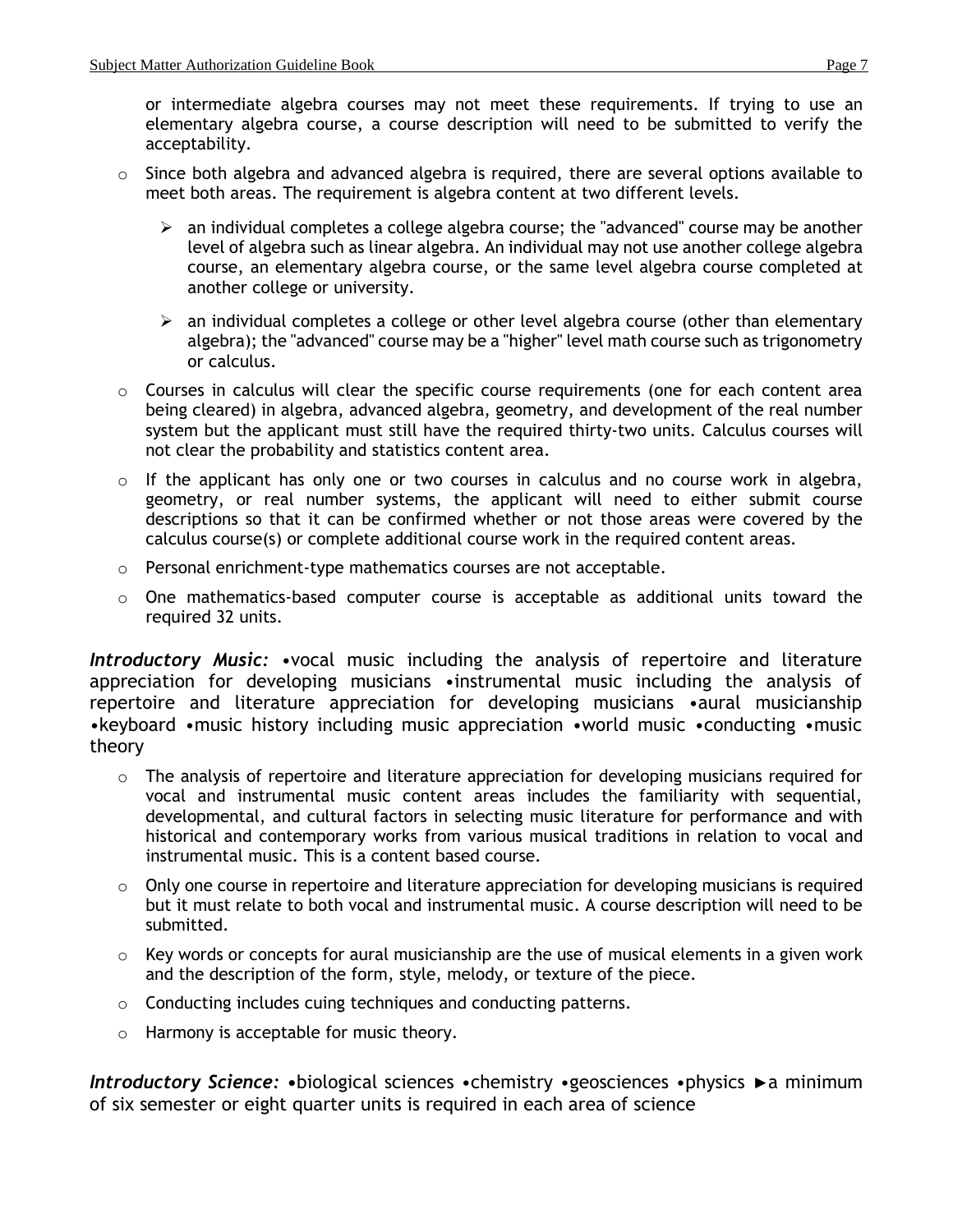- o A degree directly related to science will qualify an individual for the Introductory Science subject matter authorization. For example, a major in biology, oceanography, physics, chemistry, meteorology or any related science will meet the requirement.
- o *Biological sciences*: anatomy; bioethics, biology; botany; DNA and RNA structure; ecology; environmental science; evolution; genetics; marine biology; microbiology; physiology; structure and function of cells; and zoology. Kinesiology is not applicable.
- o *Chemistry*: atomic, molecular, and ionic structures; chemical reactions; properties and processes of elements, compounds, mixtures, inorganic and organic substances; properties of molecules; qualitative and quantitative analysis; and state of matter including models of gases, liquids and solids.
- o *Geoscience*: astronomy; cosmology; earth science/resources; forestry; fossils; geology; geodynamics;, meteorology; mineralogy; oceanography; paleontology; soil science; and weather and climate.
- o *Physics*: electromagnetic radiation including spectra, visible light and color; fission; fusion and vaporization; gravitation; light and optics; nuclear and atomic physics; principles of mechanics, heat, electricity and magnetism; principles of momentum and energy; quantum theory; thermodynamics; and wave and particle motion.

*Introductory Social Science:* •United States history •California history •world history •physical geography •United States government •world civilization or world cultures

- o The social sciences are unique in that they encompass many different academic disciplines. A subject matter authorization in social science will not be granted unless the degree is in social science or social studies. A degree in a specific social science (psychology, history, sociology, or anthropology) does not qualify an applicant for a subject matter authorization in social science.
- $\circ$  A course covering the overall history of California is required. Courses focusing on one specific geographical area of California such as the History of San Francisco are acceptable as electives only. They will not satisfy the California history requirement.
- $\circ$  World history courses are non-United States or region courses. This includes courses such as the history of Greece, China, England or Russia.
- $\circ$  World civilization or world culture may include courses in ancient civilizations such as Greece, Rome, Egypt or India.
- o A western civilization course may be used either for the world history or world civilization/culture requirement but may not be used for both areas.

## **B. Specific Subject Matter Authorizations**

*Specific* subject matter authorizations may be added to Single Subject, Multiple Subject, Standard Elementary, Standard Secondary, and Special Secondary (in academic subjects only) Teaching Credentials. These authorize the holder to teach the specific subject in grades preschool, kindergarten-12, and classes organized primarily for adults.

#### **Art History/Appreciation**

 $\circ$  Course work must include a combination of art history and art appreciation. A single course may cover both areas but is counted only once towards the total number of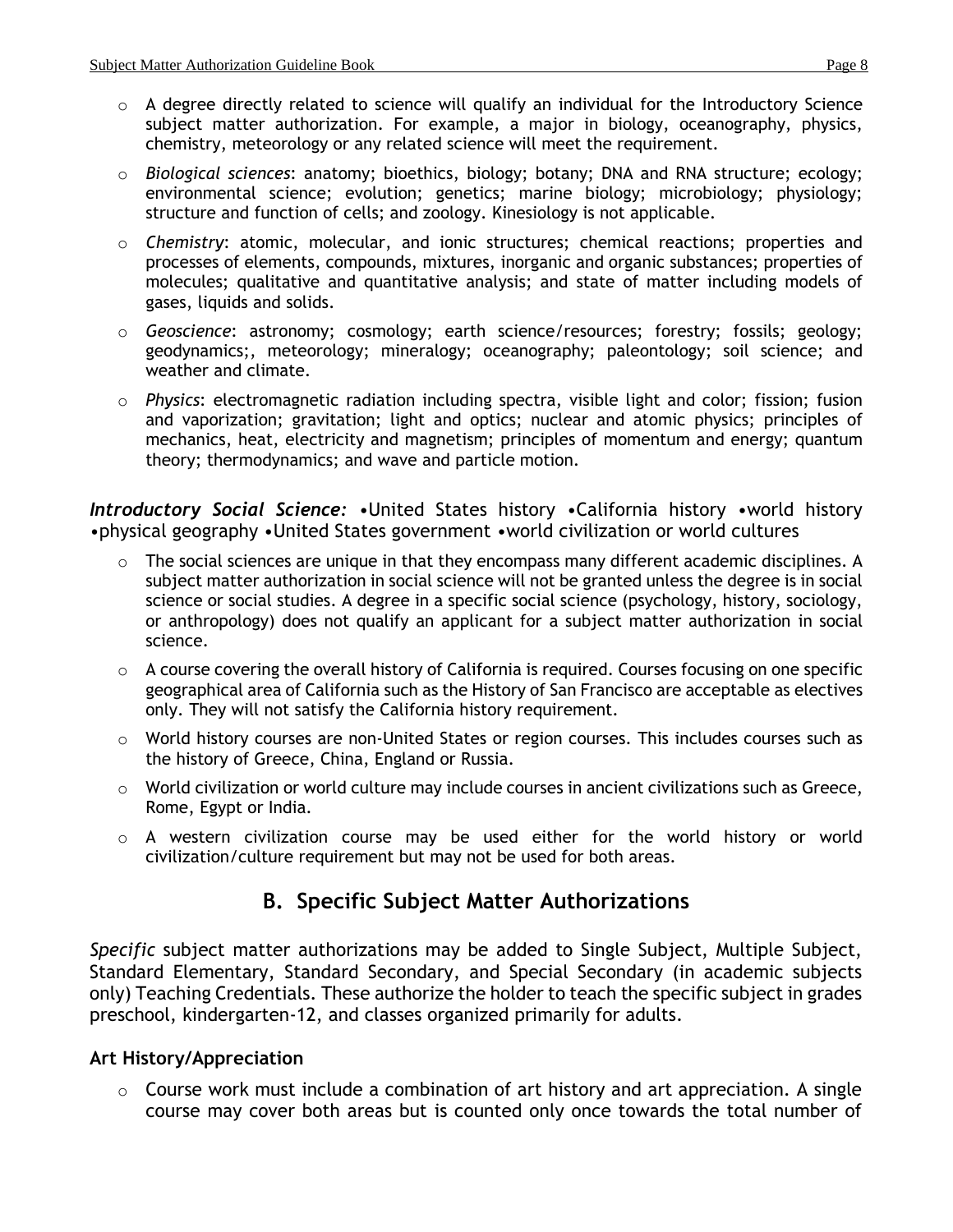units. A course in each is not needed but both subjects must be covered in the 32 units.

#### **Biological Sciences**

o Courses may include anatomy; bioethics, biology; botany; DNA and RNA structure; ecology; environmental science; evolution; genetics; marine biology; microbiology; physiology; structure and function of cells; and/or zoology. Kinesiology is not applicable.

#### **Chemistry**

o Courses may include atomic, molecular, and ionic structures; chemical reactions; properties and processes of elements, compounds, mixtures, inorganic and organic substances; properties of molecules; qualitative and quantitative analysis; and/or state of matter including models of gases, liquids and solids.

#### **Civics/Government**

- o Course work must include a combination of civics and government. A single course may cover both areas but is counted only once towards the total number of units. A course in each is not needed but both subjects must be covered in the thirty-two units.
- o Civics is participation in government such as voting.
- o Course work may be found in the political science department.

#### **Dance**

o Courses may be offered in departments such as physical education or anthropology.

#### **Drama/Theatre**

- o Course work may be found in the English, drama, and theatre departments.
- o All aspects of drama or theatre are acceptable including courses in costume design, lighting, sound, props, and makeup.

#### **Economics (social science)**

o This is a social science subject area. If course work is not in the economics department, review the course content and request a letter from the economics department, if necessary.

#### **English Composition**

o A degree in English will qualify for a subject matter authorization in English Composition.

#### **Geography**

o Includes all types of geography: physical, cultural, historical, human, world, and regional.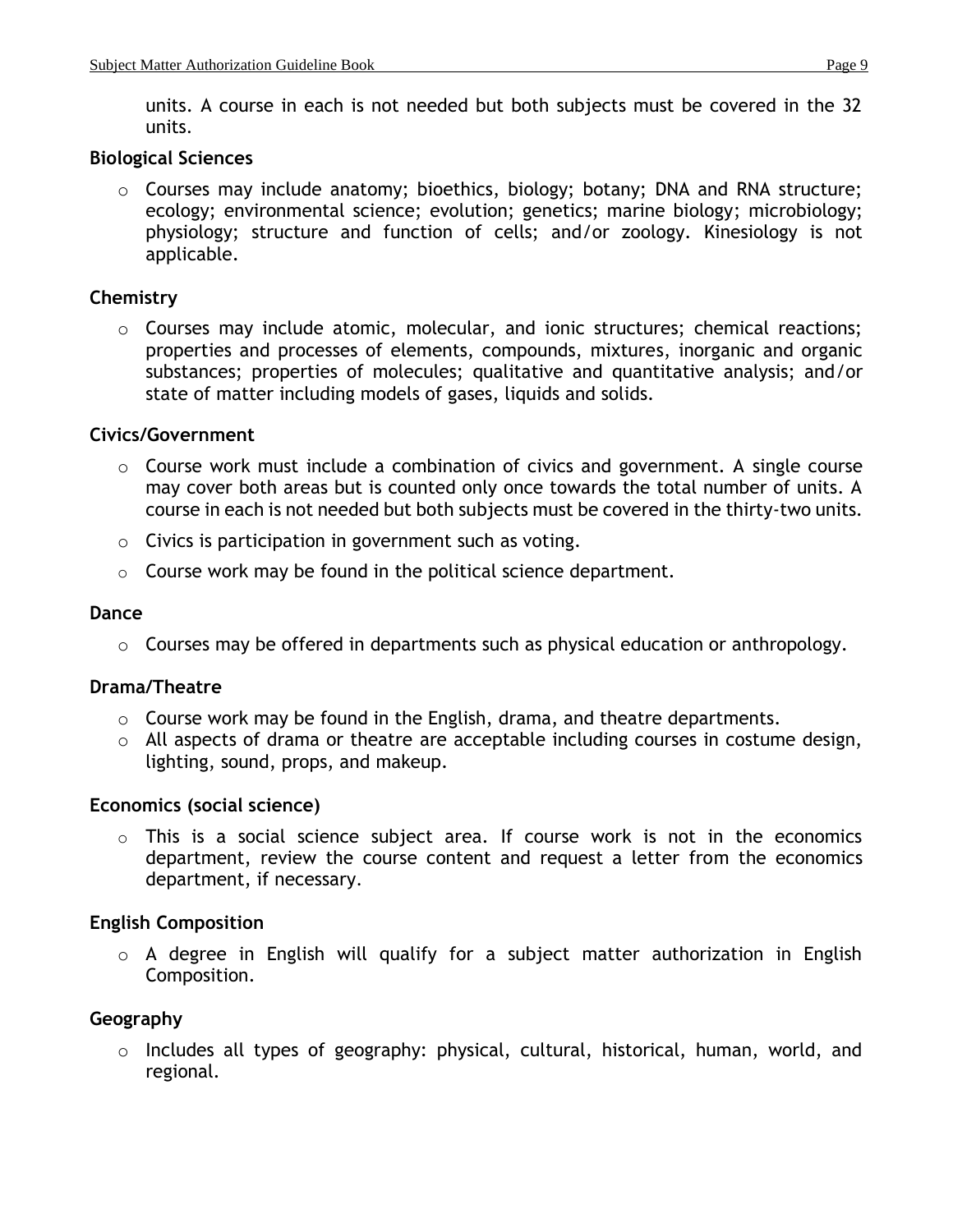#### **Geosciences**

- o Courses may include astronomy; cosmology; earth science/resources; forestry; fossils; geology; geodynamics; meteorology; mineralogy; oceanography; paleontology; soil science; and/or weather and climate.
- o Physical Geography is not acceptable toward the geoscience authorization unless the chair of the earth science/geology department verifies that the course is applicable as a geoscience course required for a degree in geoscience.
- o A course in marine science may be counted as an oceanography course but marine biology may not be acceptable. A course description will be needed.

#### **History**

- o Must include 16 semester units in US history and 16 semester units in world history.
- o World history courses are non-United States or region courses. This would include courses such as the history of Greece, China, England or Russia.
- o A western civilization course may be used for the history subject matter authorization.

#### **Instrumental Music**

o This may include course work in theory and conducting.

#### **Literature**

- o Literature courses may be offered in any language department.
- $\circ$  A degree in English will qualify for a subject matter authorization in literature.

#### **Photography**

#### **Physics**

- o Courses may include electromagnetic radiation including spectra, visible light and color; fission; fusion and vaporization; gravitation; light and optics; nuclear and atomic physics; principles of mechanics, heat, electricity and magnetism; principles of momentum and energy; quantum theory; thermodynamics; and/or wave and particle motion.
- $\circ$  Course work may be found in the engineering department.

#### **Plant Science**

o Plant science is a life science.

#### **Three-Dimensional Art**

o Three dimensional art courses are ceramics, sculpture, metalworking, glass making, papermaking, fiber art, weaving, and stone setting.